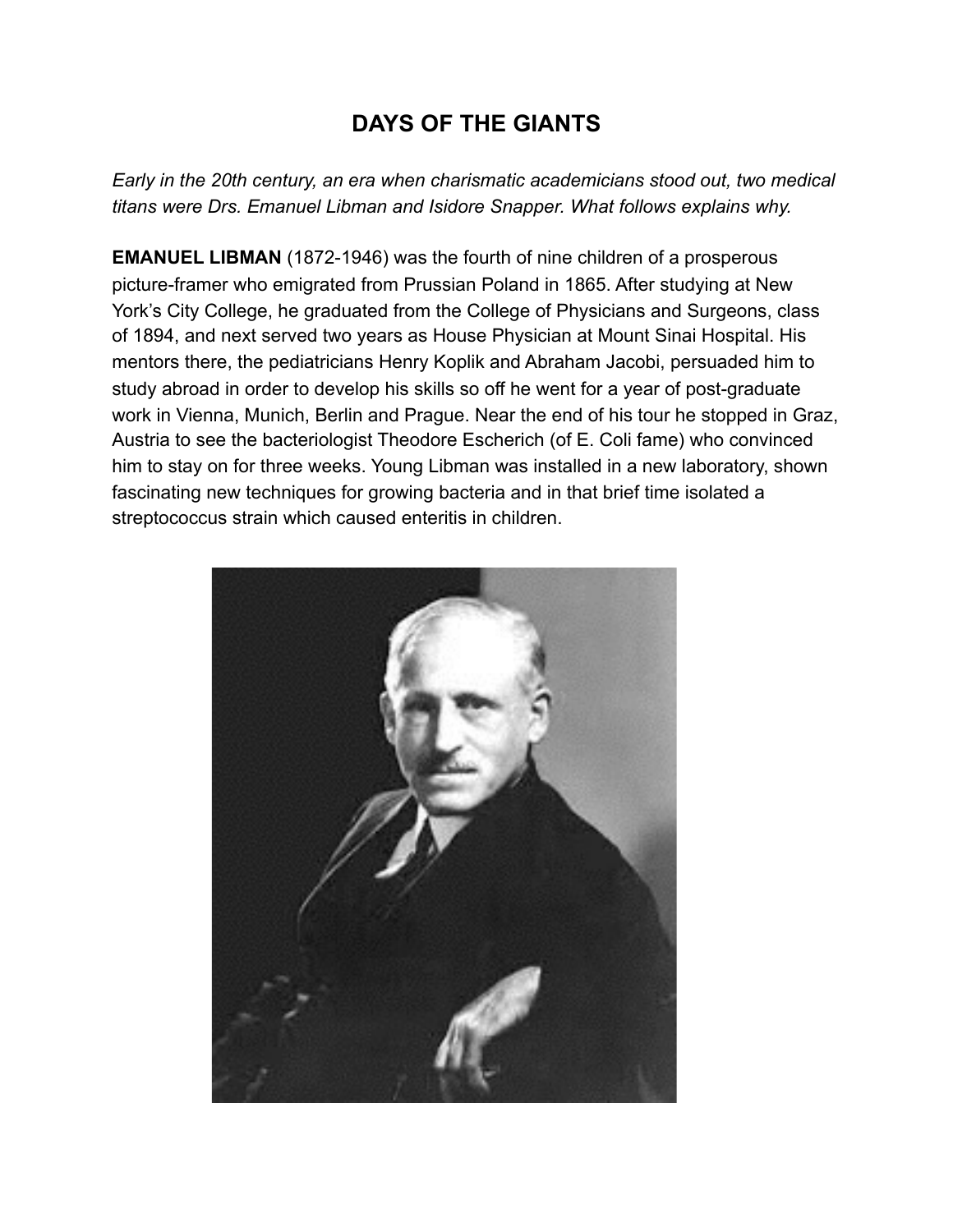Back in America, Libman retained a network of European connections and studied briefly at John Hopkins where he developed friendships with William Osler and William Welch. Working as a pathologist at Mount Sinai, Dr. Libman promoted doing autopsies as often as possible in order to make clinical correlations. When the new hospital opened in 1904 he was instrumental in starting a bacteriology laboratory where he pursued his work with blood cultures. Between 1906 and 1912, he focused on the pathogenesis of endocarditis and published seminal papers on what he named "subacute bacterial endocarditis." Osler had described the clinical features in 1885 and sometimes the condition was called Osler-Libman Disease. In 1924, together with Benjamin Sacks, Libman described a non-bacterial form of endocarditis often associated with lupus and still known as Libman-Sacks Disease.

Emanuel Libman almost single-handedly founded the cardiology department at Mount Sinai. Libman';s eminent friend William Welch noted, "So numerous, original, comprehensive and important have been the studies of the heart emanating from the wards and laboratories of the Mount Sinai Hospital that I think one can correctly speak of the Mount Sinai School of Cardiologists, of which Libman was the founder and guiding spirit."

"E.L.", as he was affectionately known, was a generalist in an era before specialization. He was legendary for his brusque, dazzlingly fast and unorthodox diagnostic methods. Some attributed his talent to a sixth-sense ; skeptics said that he was superficial or merely a good guesser. Always a better observer than a listener, he claimed to be able to smell certain diseases and sought the smallest details. He developed a unique method of suddenly applying strong pressure over an unprepared patient's mastoids (behind the ears) to ascertain their pain threshold. Libman explained that 60 to 70% of his patients were hyperreactors to painful stimulation, the remained were hypeqractors, and then explained in detail the significance of the finding and other pain patterns. Reviewing this thirty year experience with what others called "Libman's Sign," this is how he described the technique in "Observations on Individual Sensitiveness to Pain."

 *The simple test that I employ is carried out by first pressing the thumb against the tip of the mastoid bone and then slipping the finger forward and pushing against the styloid process. Pressure on the normal mastoid bone causes no pain and therefore serves as a control. It is important not to rub the bone, because rubbing the periosteum of any bone is apt to evoke pain. Pressure in the direction of the styloid process is painful to some individuals and not to others. (JAMA 102: 335-341, 1934.)*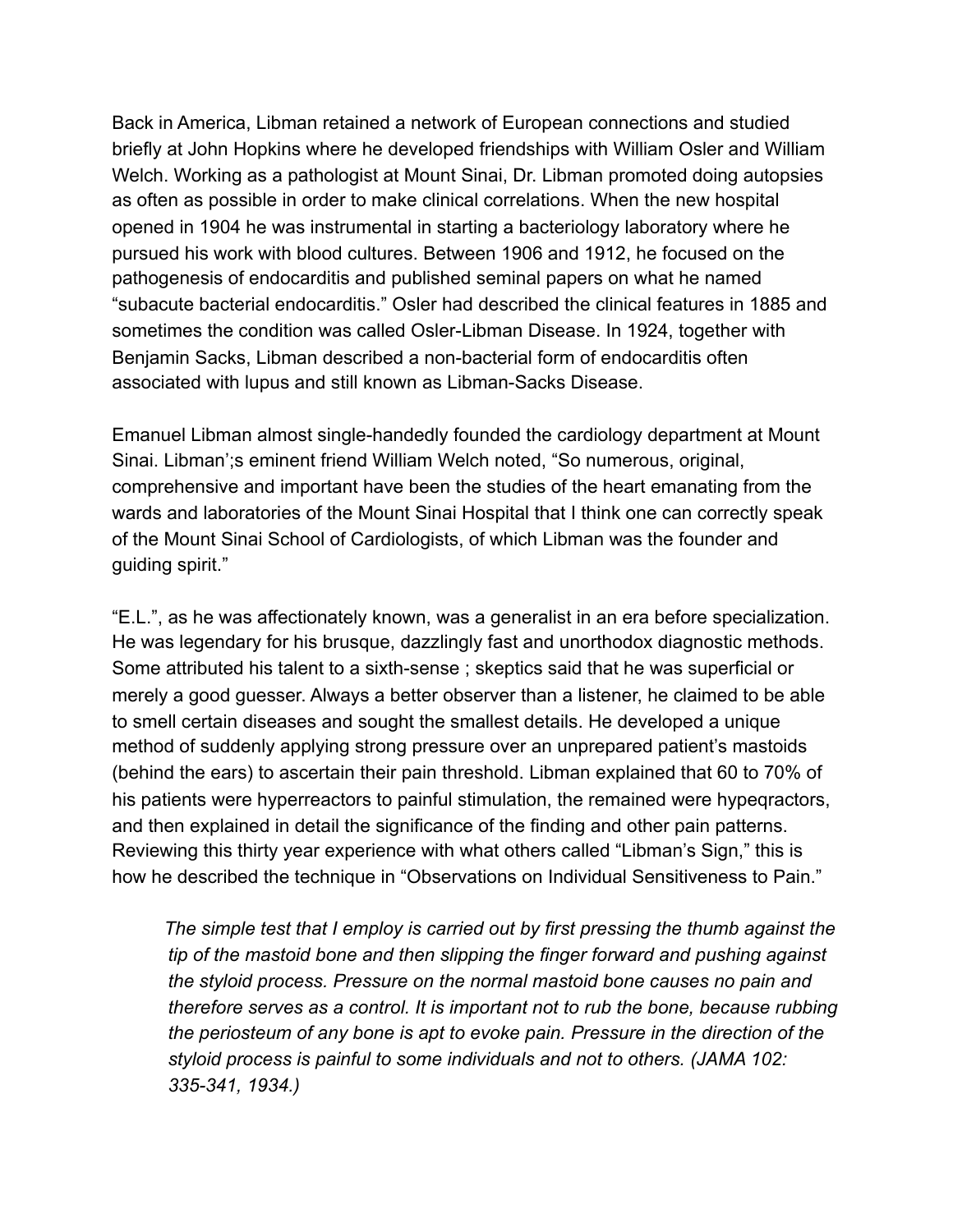An examination by the great diagnostician could be harrowing as described in the following graphic account written by playwright S.N. Behrman in the *New Yorker Magazine* in 1939:

 *A patient visiting Dr. Libman for the first time is likely to find his method of examination bewildering and incoherent. To go through such an examination is quite worth the price of admission. After he has given you The Libman Test, he will jump from one part of the body to another, rapping hard in one place, lightly elsewhere, pulling down eyelids, pressing under ears, running his thumbnail across the chest. He eyes shift everywhere, his movements are jerky, his speech rapid, his questions staccato and continuous with no time out for answers. It is only when he reaches auscultation that his tempo becomes slightly legato.* 

 *Then, like as not, the telephone rings. Someone wants Libman's advice about a student who has been sent to Europe with money from the Emanuel Libman Fellowship Fund, set up some years ago in his honor by patients and former pupils. "I cannot," you hear Libman say, "take the responsibility of sending the young man to Istanbul. However, I've been thinking about him. I have a feeling he should go to Vienna." He returns to his thumb-nailed torso, acquiescent on the sofa, taps and pokes, asks a few more questions without waiting for answers. The telephone rings again. This time Dr. Libman only listens. He returns, picks up a Derby hat and claps it on his silver-gray head. "Sorry, Have to go to Brooklyn. Very interesting case - suppuration behind the ear." And he is gone. You get up to put your shirt on, disturbed by the suspicion that without suppuration behind the ear, you are an egregious bore.* 

S.N. Behrman described another patient who went to see Dr. Libman almost daily over a period of several weeks because of some obscure symptoms. The two became fast friends and E.L. sometimes invited this man to accompany him to medical meetings and on visits to celebrity patients. It was all very exciting but there was one problem: the doctor never got around to telling his friend what was wrong with him. Finally, a day came when the patient had to depart for the West and announced this to E.L. At that very moment, the telephone rang and Libman was summoned to a consultation at the Waldorf. The man threw on his clothes and hurried after him, catching up when Libman's foot was on the running board of a cab. He repeated that he had to leave the next day: the response, "You can't do that. I haven't given you my diagnosis yet." Nonetheless, the man left and didn't see Libman again for five years. When they next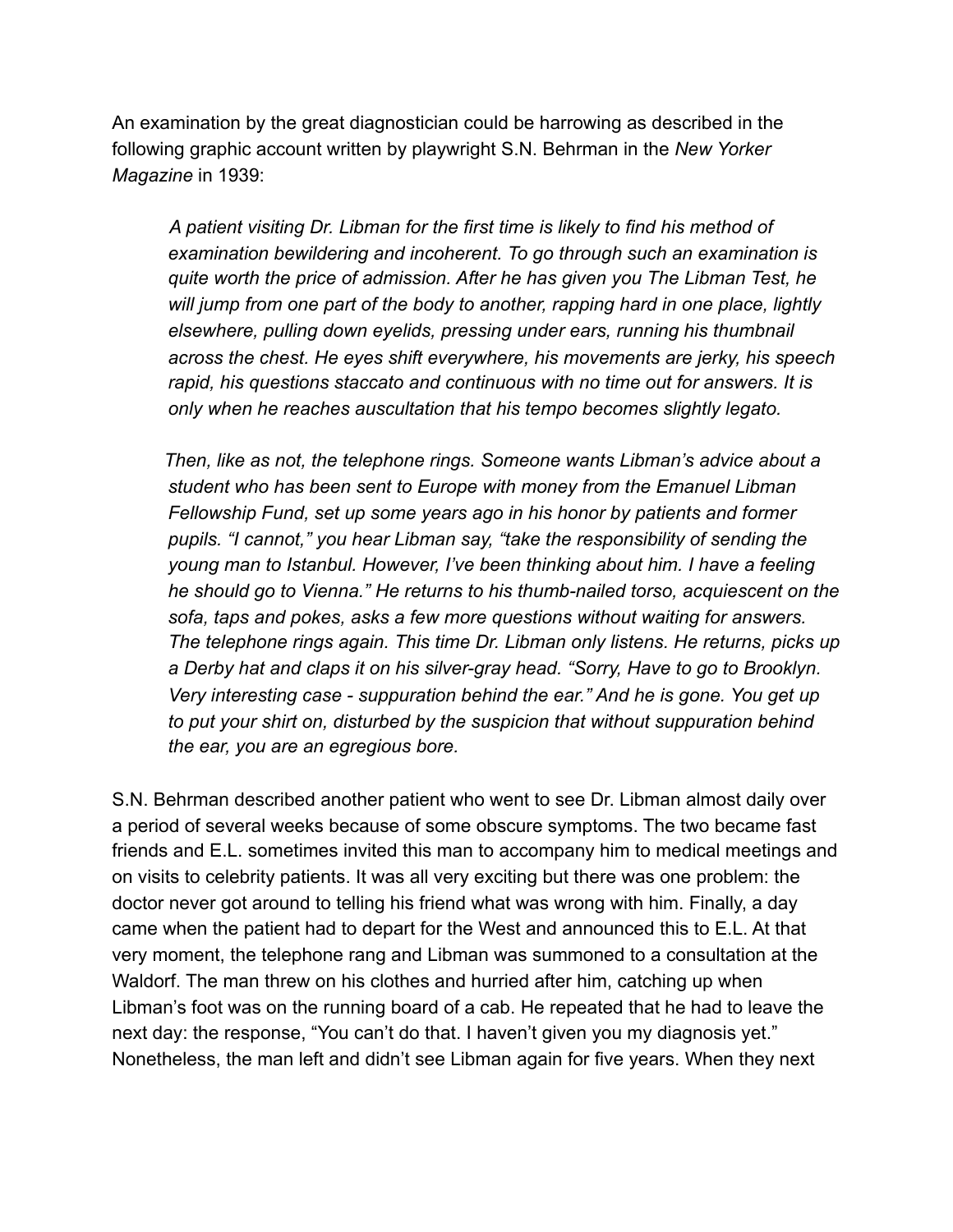met, E.L. nonchalantly said, "It was esophageal diverticulosis. What have you done about it?"

Physicians from all over sent Dr. Libman their most baffling and hopeless cases and he had many famous patients — the likes of Fanny Brice, Thomas Mann and Chaim Weizmann. When he heard that his friend, the great French actress Sarah Bernhardt was desperately ill on an island off the coast of France and too poor and proud to ask him come, he invented the myth of a pleasure trip and arrived posing as a tourist to meet her. When the composer Gustave Mahler was thought to be suffering from advanced endocarditis, Libman confirmed the diagnosis with a blood culture. E.L. bought a German joke book to find stories to amuse Albert Einstein during examinations; in turn, Einstein sent him an autographed photograph with the inscription, "To the noble minded Dr. Libman with the secret-divining eyes." Many others also commented his penetrating eyes; pathologist Ludwig Aschoff called them "infallible physician's eyes."

Those gray eyes saw fine details that others missed — as if Libman was a medical Sherlock Holmes. It was said that he prophetically diagnosed President Warren Harding's fatal illness six months before the event. He saw him at a dinner party and the next morning asked a friend, "Who's the Vice-President?" When asked why? "Whoever he is, he will be President within six months. The President has a disease of the coronary arteries." The story's accuracy may be suspect because the same description was told concerning his correct prediction of Franklin Roosevelt's imminent demise: when asked how he knew, Libman confidently replied, "I saw him only in the newsreels but I've seen that wasting look many times. He couldn't last six months."

Still another variation was told by one of Libman's nieces in the popular *Reader;s Digest* series "My Most Unforgettable Character." She recalled how once when her uncle attended a family wedding, he noticed a young man paying court to the bride's you're sister. Uncle Manny warned the girl's father, "Don't let Edna get seriously interested in that boy. He won't live a year." The oungman died of an inoperable brain tumor the next summer. This is how Dr. Alexis Carrel explained his friend's remarkable skill:

 *He is analyzing and reasoning — but with the speed of a thunderbolt. The magic of his diagnosis is due to the faculty of interpreting details that seem insignificant, to his knowledge of a vast number of similar conditions, to his uncanny power of observation and to his long hard studies. He has consecrated himself to medicine like a monk to God.*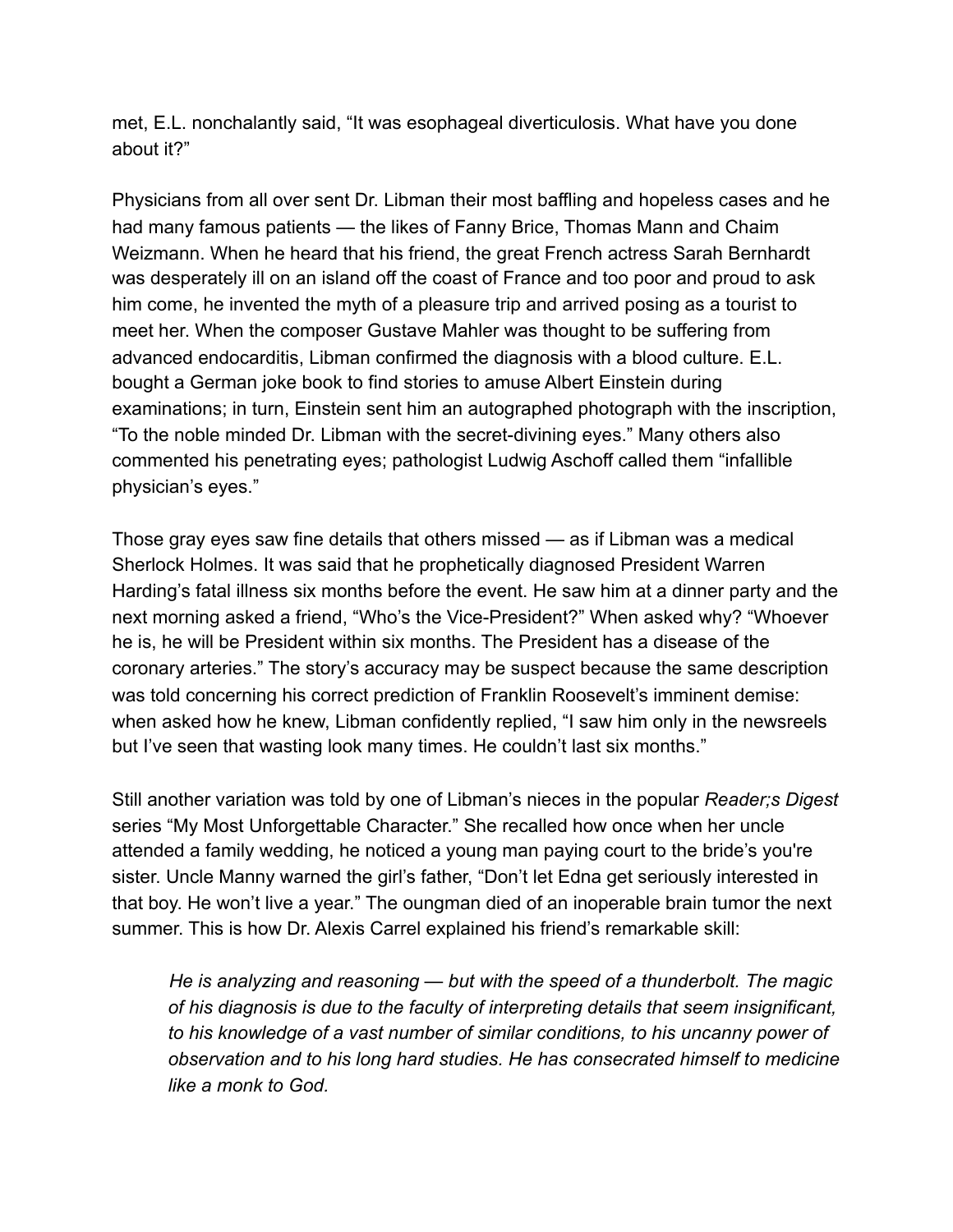Manny Libman led an eccentric and solitary life and it was rumored in those closeted days that he was homosexual. He lived modestly and charged little for his services the better to approach his wealthy patients later to ask them to generously support one of his "young geniuses." He crammed private practice, hospital and laboratory work into 24 hour days, sometimes holding meetings well after midnight. Long hours were spent on autopsies where as one pupil recalled, "He was a living pathology lab." Always devoted to his students, E.L. was a stimulating teacher in an era when a flair for the dramatic or flamboyant in teaching style was in vogue. On ward rounds he created an atmosphere of excitement and, very often, intimidation, relentlessly questioning students; as one recalled, "Everything else is easy once you get past Libman." HIs knowledge was encyclopedic and he missed nothing. Once when he entered a ward, he sniffed the air and declared furiously, "There's a case of typhoid fever here — get him out!" Of course, he was right.

During his long career, Libman published more than one hundred papers but no books for, as he told S.N. Behrman, "I don't write books. I don't have to. My proteges write them and send them to me — many copies." He was responsible for important initiatives in education and was an avid student of medical history. An early advocate for continuous medical education both at Mount Sinai and the New York Academy of Medicine, he gave or raised funds to support numerous lectureships, fellowships, medical libraries and exhibitions. Libman was an ardent Zionist who served on the Hadassah Medical Advisory Board and encouraged developing a research institute at Hebrew University specializing in bacteriology and parasitology. He visited Palestine only once for several months in 1926 and was impressed by the beauty of the country and the enthusiasm of young people. Noting that the level of medical care was much higher than he'd expected, he remarked on how malaria and typhus were being eliminated. He consulted on cases, gave several lectures and contributed books from his own collection to the Hebrew University library.

To memorialize his 60th birthday,147 of Libman's former pupils, friends and colleagues from 18 countries, the elite of the academic and research worlds, dedicated a threevolume anniversary book to their mentor. Six hundred guests attended a dinner at the Waldorf and a decade later when another celebratory dinner was held for his 70th birthday, his friend and former patient Chaim Weizmann, who was unable to attend, wrote a letter of regret to the organizer Rabbi Stephen S. Wise, noting how Libman had been one of the staunchest supporters of medical science in Palestine and had lent his prestige and influence at a time when it was not fashionable to be a Zionist.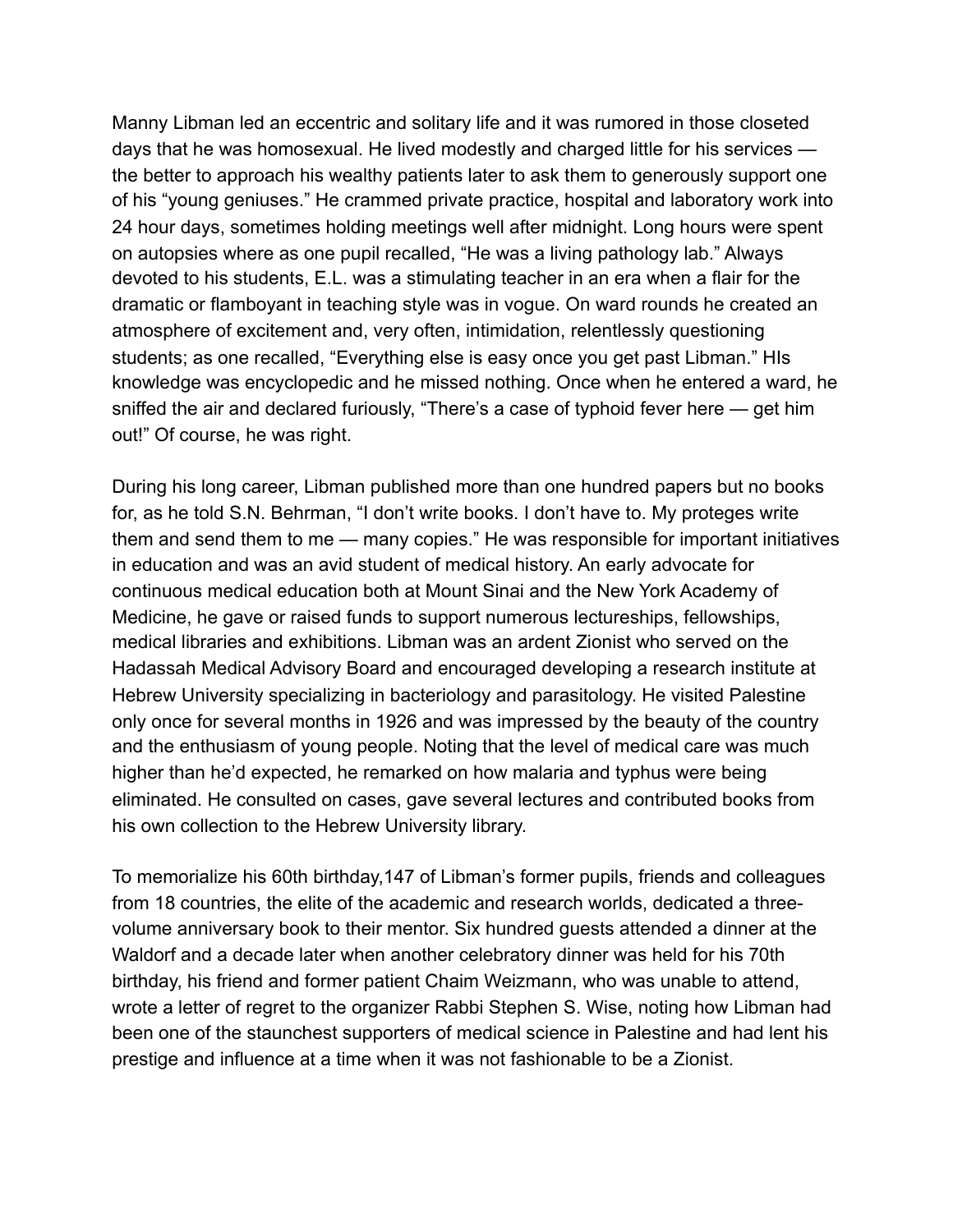During the 1930s he paid tuitions for many promising students and worked tirelessly to help German scientists escape and then find suitable positions in safety. According to Chaim Weizmann, "More than any other individual in the profession, he has been responsible for aid and encouragement to young physicians and scientists who have themselves made permanent marks in their respective fields of scientific endeavor." Shortly before Manny Libman's death in 1946 at age 74, he summed up his lifelong mission: "The physician, as of old, is the students and even when he becomes the teacher, [he] remains the student." But perhaps the finest tribute came from his friend, the Nobel Laureate Alexis Carrel: "Libman is medicine itself."

**ISIDORE SNAPPER** (1889-1973) was born and educated in Amsterdam. Early in his career he performed significant research in bilirubin metabolism and at the age of thirty was appointed professor of medicine at the University of Amsterdam, unprecedented given his age and religion. For two decades he was recognized as a superb teacher and researcher. In 1928 "the traveling Dutchman" spent two months touring medical centers throughout the United States. In his memoirs Snapper remarked on "peculiarities" of American life such as the lack of servants which allowed only the very rich to be able to live in their own homes. He noted that women spent their time at daily bridge parties and were overly concerned with dieting and counting calories.

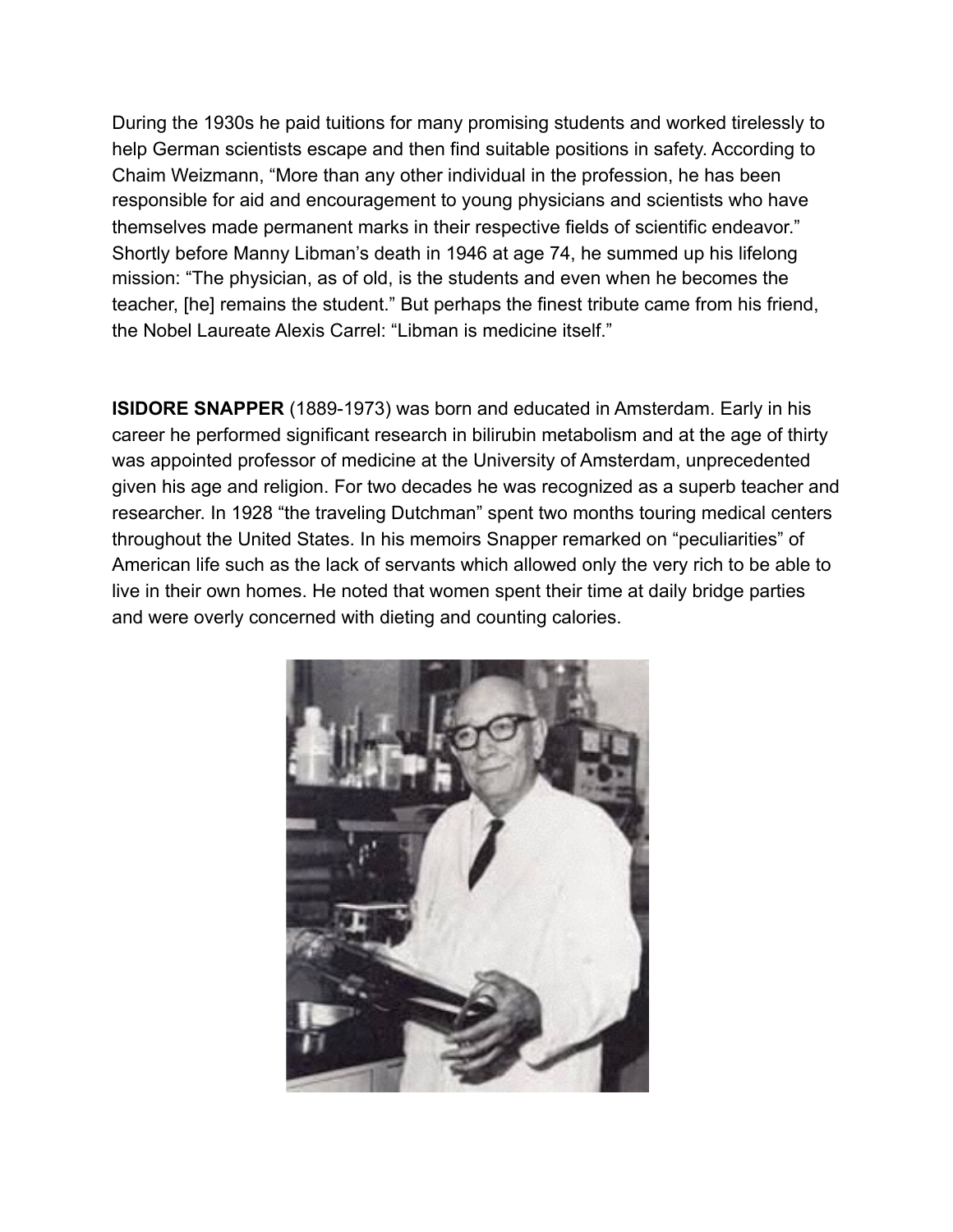He speculated that this, combined with "the excessive possibilities of ventilation of the modern woman's clothing," accounted for the fact that women are overly sensitive to cold. As a result American apartments are over heated which, in turn, seemed to lead to an excess incidence of sinusitis. Among other observations, Snapper was intrigued by the fact that "nearly all chemists sell besides medicines – sandwiches, ice cream soda, cigars and other things"; that in hotels boots are never cleaned but there is always soap in bathrooms; the knife is always put on the plate when eating and on no account used together with the fork; newspapers resemble books but contain little else than exceptional cases of murder and sport news; professors of pharmacology are adept at distilling alcohol during this era of prohibition; and that in their automobile culture, Americans seemed nearly to have forgotten how to walk.

Dr. Snapper was especially impressed at how American medical schools were associated with private universities and how basic scientific research was sponsored by large industrial companies. Unlike in Europe, medical educators worked full time and were not distracted by the exigencies of private practice. Although he found these academicians to be enthusiastic teachers who stressed practical bed-side training, he felt that they were often "led into the temptation" of over-reliance on laboratory tests that were readily available in hospitals. Snapper remarked on the American talent for organization and commented that most institutions had modern well-equipped wards: "Everywhere there are secretaries, librarians, record offices, telephones, Dictaphones, in many clinics type-written histories of diseases…"

When Germany invaded Austria in 1937, Snapper recognized that it was time to seek safe haven in the United States. Upon arriving in New York he received a telegram from the Rockefeller Foundation inviting him to meet with them. Foundation leaders wanted Snapper to head the Peiping Union Medical College, the American-style school they sponsored in China. By the time he arrived in January 1939 the country already had been occupied by the Japanese for two years but the invaders didn't interfere with activities at the school. All told, his Chinese adventure lasted nearly three years and was a revelation both to him and to his new colleagues. He was highly regarded in China not so much for his erudition as for his appearance. As later explained in his memoirs, he was considered to be a "true professor" because he had a bald head, indicating that he read under a lamp every night, wore spectacles which suggested that he even read the small print of articles, and his round belly clearly proved that he'd been invited to many great consultations about rich patients. Dr. *S*napper was fascinated by how cultural and dietary differences impacted on medical care and later wrote a book about his experiences titled *Chinese Lessons to Western Medicine.*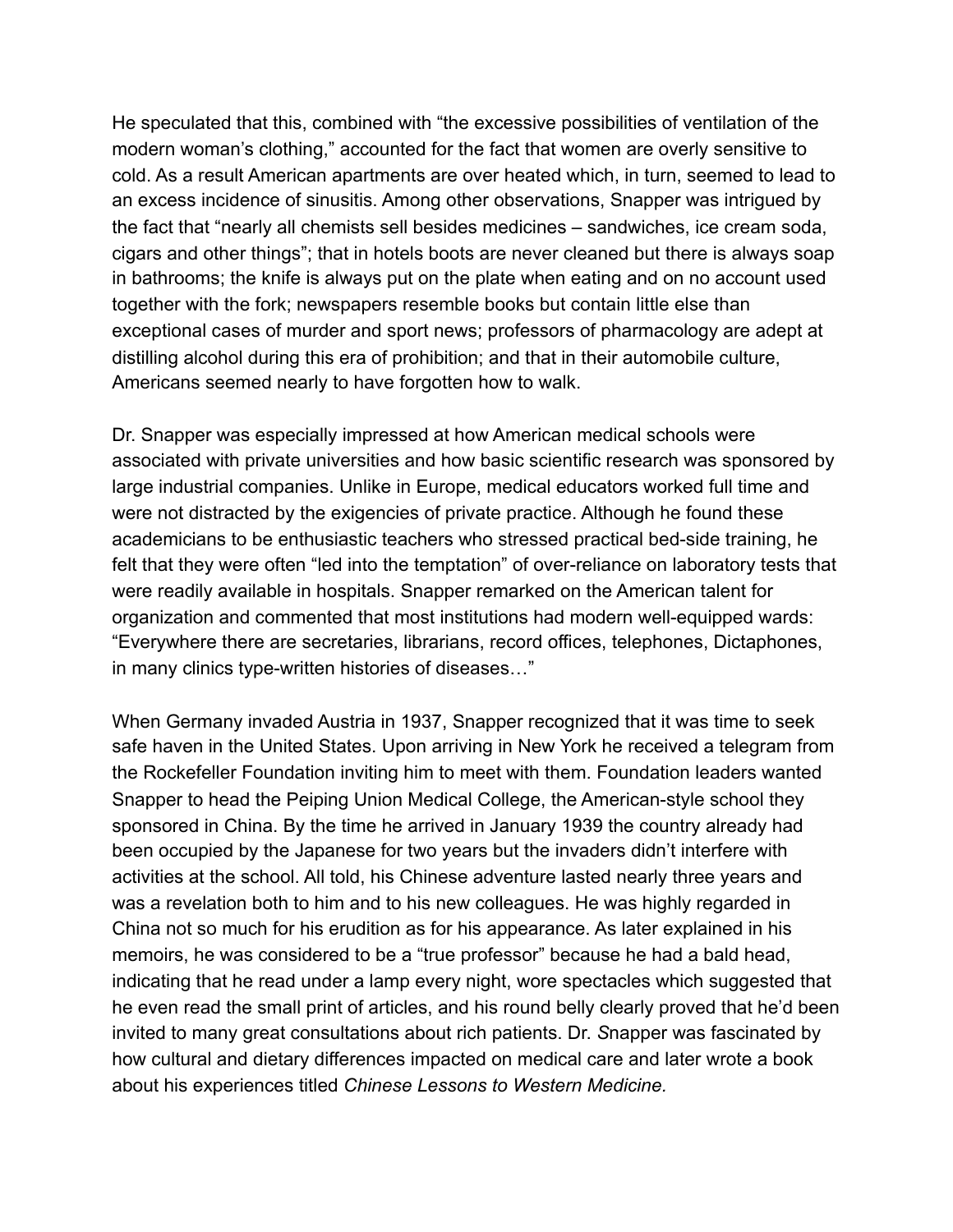After Pearl Harbor, Dr. Snapper was captured by the Japanese and placed in military custody for eight months until the Dutch exchanged him for six Japanese diplomats. He went directly to the United States serving for two years as a consultant to the Surgeon General of the Army. After the war, he was appointed Director of Medical Education at Mount Sinai Hospital where he stayed for eight years. Because of what he considered administrative meddling, he moved to Cook County Hospital but couldn't tolerate Chicago's extremes of weather and concluded his career at Beth El Hospital in Brooklyn where he worked for twelve years until he retired at age eighty in 1965.

A master both of laboratory and clinical medicine, in the introduction of his book *Bedside Medicine* (1960), Snapper lamented that modern medicine had departed from the tradition of careful observation of the patient. His words resonate even today:

*The example of their elders must have persuaded most neophytes in medicine that, because of modern chemical, physical and physicochemical laboratory methods, the empirical approach to clinical medicine as advocated by Hippocrates has become superfluous. The opinion is often heard that clinical problems can be solved much more easily and efficiently by the application of laboratory methods than by clinical acumen. Although no one would deny that our diagnostic ability has been increased considerably by the introduction of these methods, every true clinician will add that for diagnosis and therapy, optimal results will be obtained only if these laboratory methods are used solely to complement Hippocratic empirical medicine…Fortunately, there is no reason to despair about the future, because the history of science in general and medicine in particular, is characterized by cyclic changes. Facts and theories which for many decades have been generally accepted suddenly vanish into the background and are gradually forgotten. After half a century, the cycle changes and the old concepts return in the guise of new discoveries. It is necessary to be conversant with these historical cycles because 'those who do not remember the past are condemned to repeat it'….I can only hope on behalf of our patients that we will not have to wait much longer before this reversal will take place.* 

Dr. Snapper was famous for his imperious and authoritative manner. If brilliant and provocative, he also could be arrogant. A former student recalled that once when Snapper was asked, "How can it be that you are not certified by the American Board of Internal Medicine?", the great man replied, "Who on the Board would dare to examine me?"